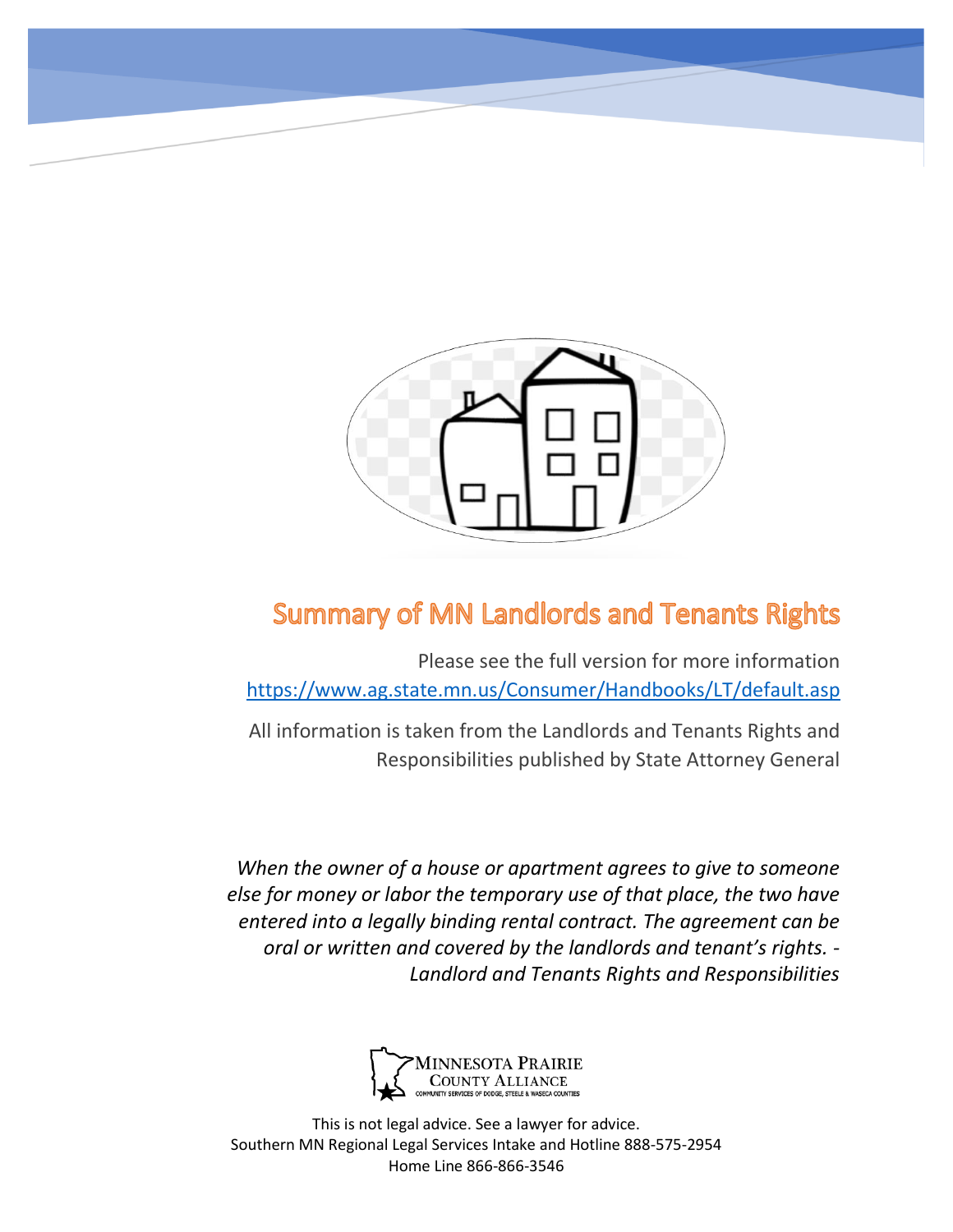## Before Entering into a Rental Agreement

Landlords with single-metered residential buildings must provide prospective tenants with the total utility costs for the building from the most recent calendar year.

Any manager employed or applying to be hired will have a background check completed. They cannot be convicted of certain crimes such as stalking, criminal sexual conduct or murder.

If paying a screening fee, the landlord must give a receipt if requested by the applicant. The landlord must also give the screening criteria and the name, address and telephone number of the tenant screening service to the applicant.

- This fee cannot be deposited or cashed if there are other applicants in the screening process.
- The fee must be returned if the applicant is rejected for any reason not listed on the screening criteria.
- If rejected the applicant must be notified why they did not meet the criteria.

Landlords can request a pre-lease deposit. If required, this must be applied to the applicant's security deposit.

- Security deposits or damage deposits are only for damage beyond regular wear and tear.
- The security deposit **cannot** be used by the tenant to pay for rent. The money will only be returned to those whose names are on the lease and remain on the lease until the end of the rental term.
- It **can** be used by the landlord to cover any unpaid rent or fees.
- There is no limit to the amount a landlord may require.
- If there is no end date on the lease (periodic lease) and a clearly stated amount in the lease the security deposit amount can be increased at any time.

### Recommendations

Tour the unit that you will be renting, not one that looks just like it.

• Make a list of any problems with the unit. Have the list signed by the tenant and the landlord.

Ask if there is a screening fee and if paid if the fee is refundable.

Obtain a copy of your tenant screening report from a residential tenant screening service.

- This report can include an individual's credit worthiness, credit standing, credit capacity, character, general reputation, personal characteristics, or lifestyle. This information can be used to approve or deny a tenancy.
- The company's that compile these reports are governed by the Fair Credit Reporting Act, and they are required to give individuals their report upon request at no charge if in the past 60 days the information was used to deny a rental application or to increase the rent or security deposit of a residential housing unit.
- The report is free if the individual receives public assistance. If the information is inaccurate, there is a process to correct it.

Individuals can provide credible references or offer an increased damage/security deposit to assist in getting approved for a rental agreement.

In limited situations, tenants who have been named as a defendant in eviction cased can have this expunged from their record.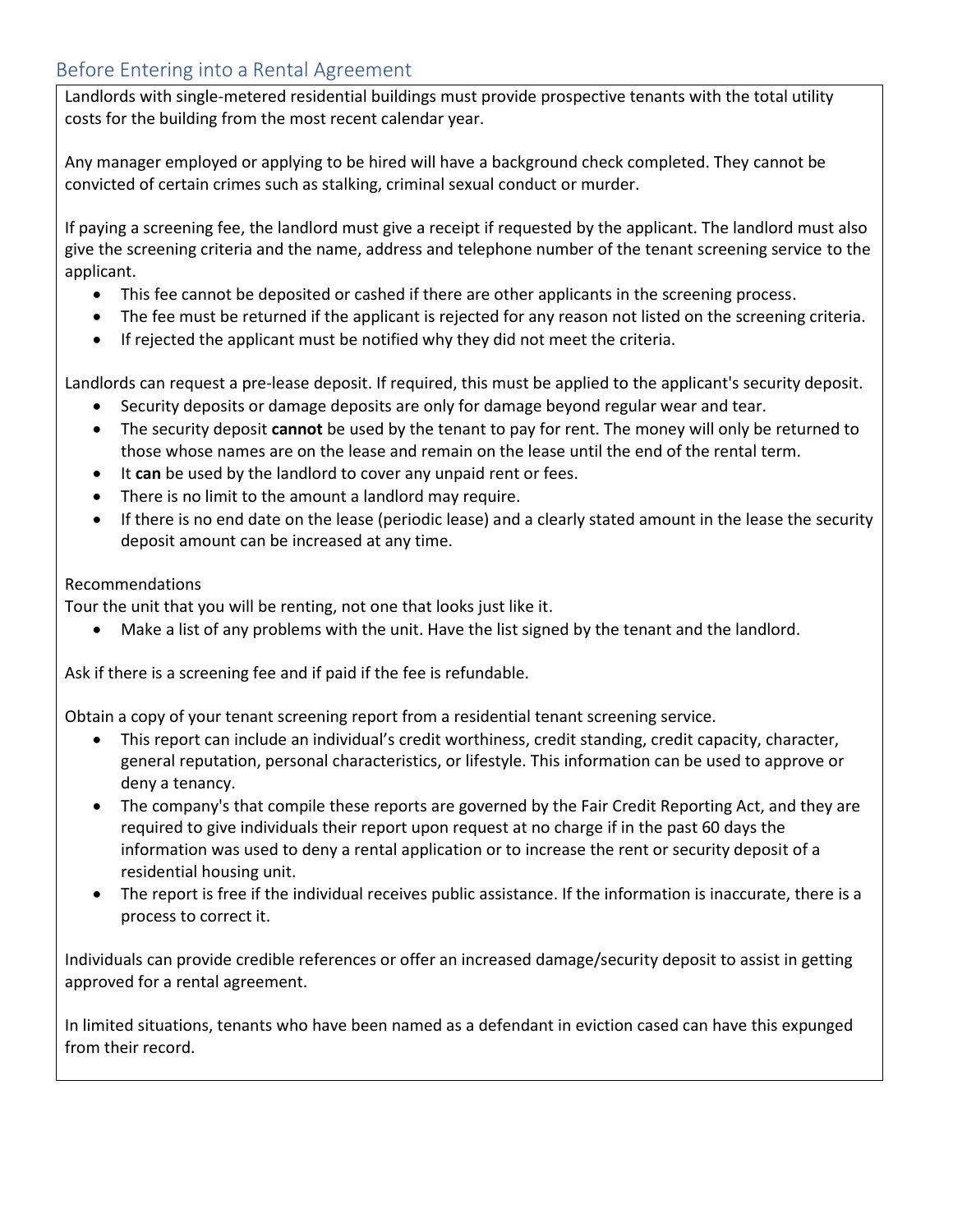### The Lease

If the building contains less than 12 units, the lease can be verbal. If there are more than 12 units, the lease must be written.

- If the lease is written the tenant must be given a copy.
- A tenant does not have a legal right to get out of a lease unless the lease itself contains provisions which allow a tenant to break the lease or the landlord agrees to release the tenant from the terms of the lease.
- Exceptions include death, the building is condemned or military service.

#### There are two types of leases periodic (month-to-month) and definite Term (usually 6 months or 1 year).

- Each type has different regulations.
- Sometimes definite automatically renew.

If the owner sells the house or apartment the lease transfers to the new owner.

Before signing a lease, a landlord must tell the applicant:

- Outstanding inspection orders with issued citations
- If the building was built before 1978, all known lead-based paint and hazards in the unit
- If the property is in foreclosure

If the building has a shared utility meter, the landlord must have an equitable method for dividing the utility bill and billing the tenants. How they will divide the cost must be written in the lease.

Recommendations

Always use a written lease.

• The lease should state who is responsible for paying which utility bills.

Tenants should speak with the landlord before making any alterations to the property.

### During the Tenancy

Tenants must pay rent on the due date. When rent is paid in cash, a receipt must be issued.

- If you move out of a unit, the tenants must continue to pay rent until the end of the lease.
- If rent is paid late, the landlord may begin eviction proceedings.
- Tenants cannot be charged a late fee unless the landlord and tenant have agreed in writing that a late fee may be added to the rent. The fee cannot exceed 8% of the overdue amount.
- Rent cannot be raised unless written notice is given. For periodic tenancy, it is 1 month plus 1 day. Definite term lease rent cannot be raised during the term unless the lease allows for an increase.

Written notice must be given before the landlord enters the unit for business purposes.

- They may enter immediately without notice:
	- $\circ$  To prevent injury to person or property because of conditions relating to maintenance, building security, or law enforcement
	- o To determine a tenant's safety
	- o To comply with state or local ordinances
- If they enter without notice, they must give written notice that they entered.

Tenants have the right to use police and emergency assistance.